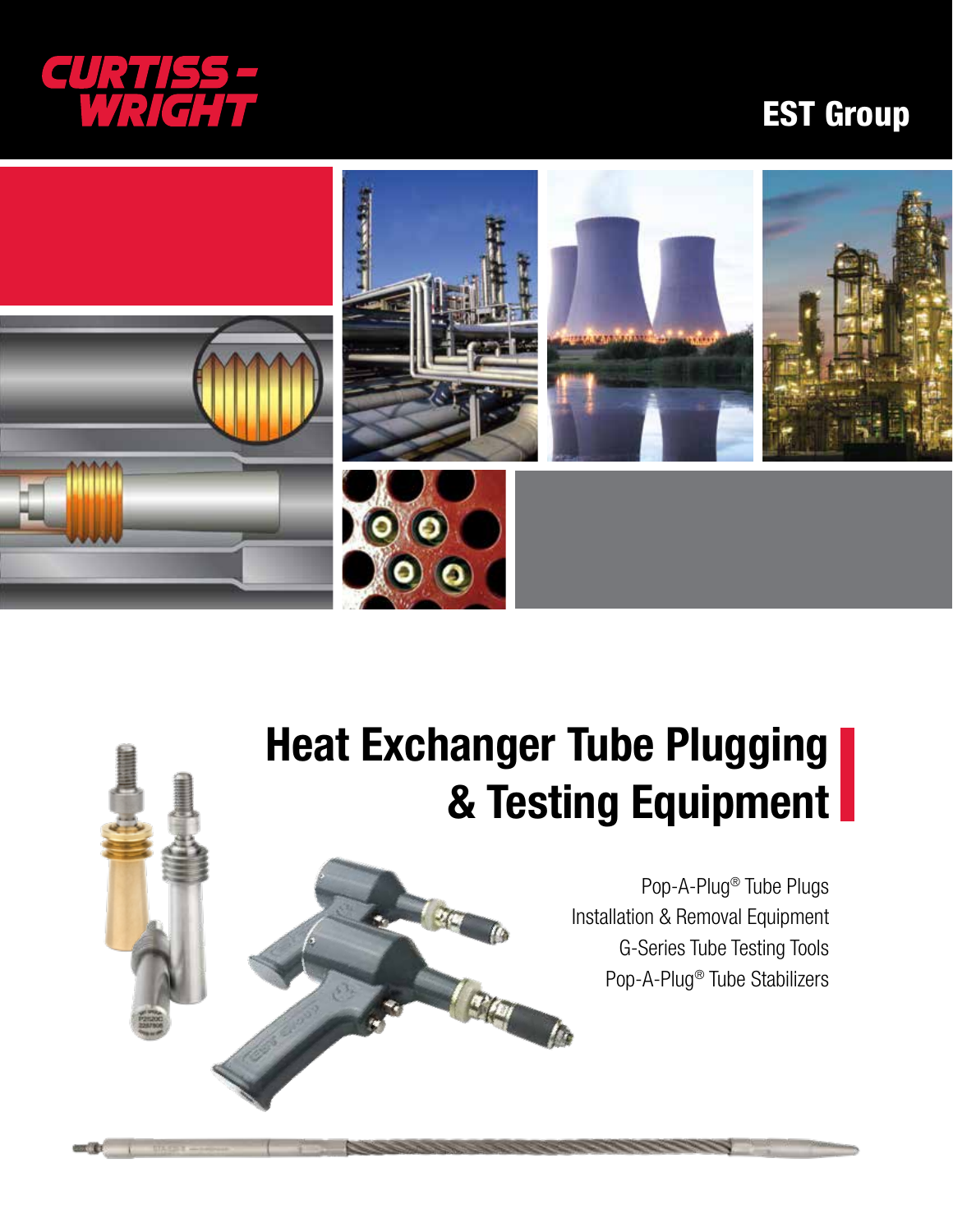# EST GROUP

Established in 1968 and headquartered in Hatfield Pennsylvania USA, Curtiss-Wright EST Group specializes in the development, and manufacture of highly-engineered products and repair services for shell and tube heat exchangers, condensers, coolers and chillers. Our flagship product, Pop-A-Plug® Tube Plugs are the industry's leading technology for plugging leaking and/or degraded heat exchanger tubes.

## Core products include:

- Pop-A-Plug<sup>®</sup> Tube Plugging System for preparing and plugging leaking and/or degraded heat exchanger tubes. Suitable for service in operating pressures to 7000 PsiG (480 BarG) without welding or explosives. Identified in ASME PCC-2 *(Article 312)\**  as a recommended mechanical tube plugging method
- G-Series Tube Testing Tools for identifying and locating leaking heat exchanger tubes and tube-to-tubesheet joints
- **Pop-A-Plug<sup>®</sup> Tube Stabilizers** for stabilizing weakened, fractured or severed heat exchanger tubes

EST Group Field Services provides a full range of turnkey field services, including heat exchanger tube testing, tube inspection, mechanical tube cleaning, tube sleeving or lining, tube plugging, tube pulling and partial retubing operations, as well as on-site training for all EST Group products.

EST Group serves the power generation; petrochemical and refining; fine chemical and pharmaceutical; shipbuilding; oil and gas production; and engineering and construction industries worldwide.

*Curtiss-Wright has a long history of solving tough problems that begins with a passion for understanding customer needs. Add to that unparalleled technical expertise, the highest standards of quality and a long heritage of innovative thinking. For nearly a century Curtiss-Wright's Industrial Division has been doing things the Wright way.*

*\*Inspection and Repair of Shell and Tube Heat Exchangers, The American Society of Mechanical Engineers (ASME) PCC-2 Article 312.*

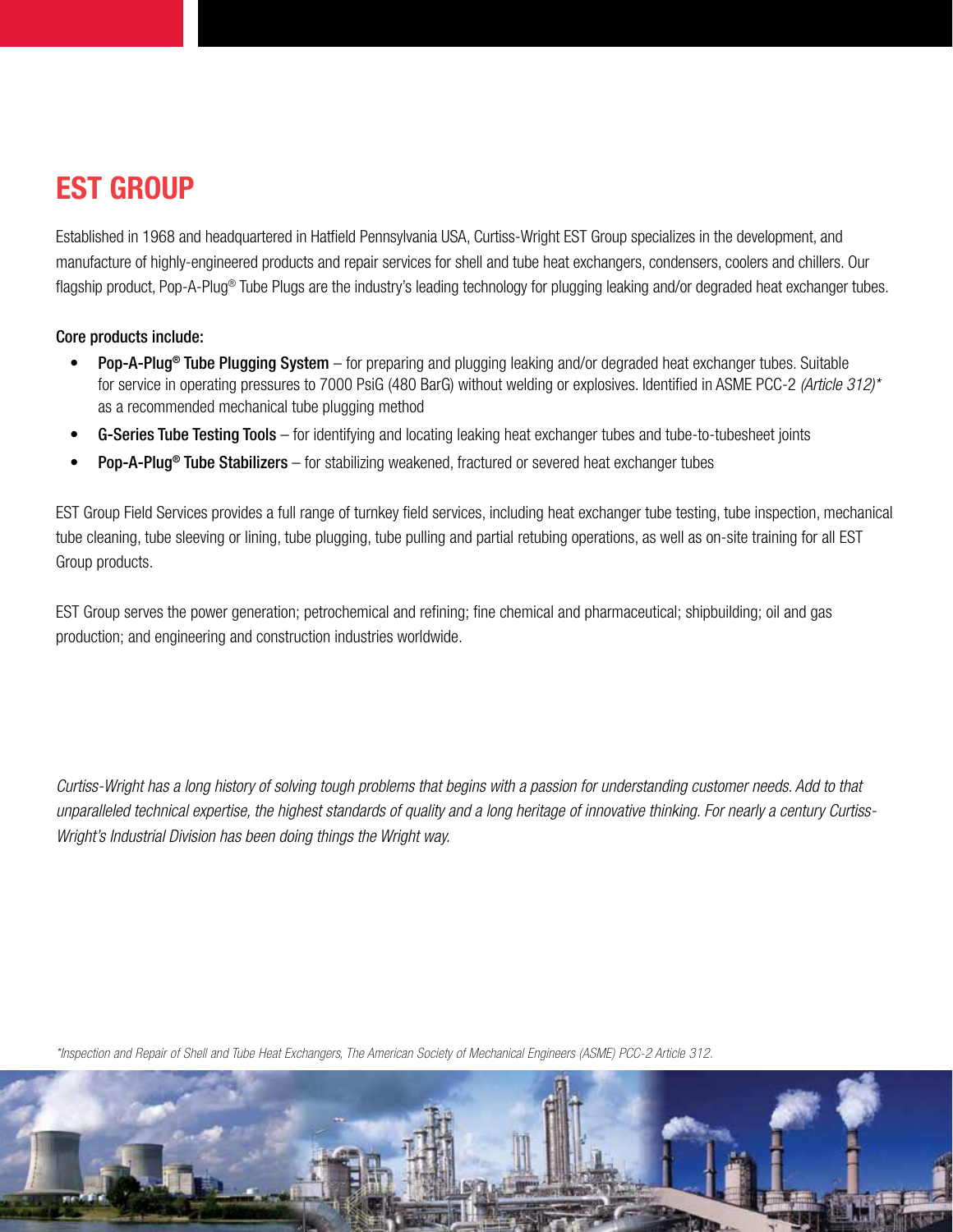# Heat Exchanger Tube Plugging & Testing Equipment



Resistant to thermal cycling and able to provide a seal that's helium-leak tight, Pop-A-Plug CPI/Perma Tube Plugs are the safe, effective, and reliable solution for heat exchanger tube leaks. Rated to 1000 PsiG (68.9 BarG), Pop-A-Plug CPI/ Perma Tube Plugs install in minutes, and their broad expansion range fits multiple gauges reducing inventory and costs. Controlled and repeatable installation minimizes installer fatigue and protects against damage to tubesheet ligaments and adjacent tubesheet joints, extending the life of heat exchangers and reducing costs for retubing. Kits include ten (10) plugs and one (1) Go/No-Go Gage.

Pressure Rating 1000 PsiG (68.9 BarG) Higher pressures available upon request

Size Range 0.472" to 2.067" (11.99mm to 52.5mm) Tube ID *Larger/smaller sizes available upon request*

Standard Materials\* Brass, Carbon Steel, 304/ 316 Stainless Steel, 70/30 CuNi

#### Features

- Helium leak tight seal to 1 x 10<sup>-6</sup> cc/sec
- Plug material matches tube material preventing thermal expansion and contraction issues and/or undesirable galvanic interaction
- Metal to metal seal will not leak or degrade like elastomer plugs
- Accommodates through the tube plugging applications
- Lowest lifecycle cost compared to alternative tube plugging methods
- Readily available from stock with 24/7 emergency manufacturing capability



## Pop-A-Plug<sup>®</sup> CPI/Perma Tube Plugs Pop-A-Plug<sup>®</sup> P2 High Pressure Tube Plugs

When pressures reach supercritical levels, there's nothing like the Pop-A-Plug P2 Tube Plugging System. A proven long-term performer in fossil and nuclear stations, Pop-A-Plug P2 Tube Plugs feature internally serrated rings designed to maintain a leak-tight seal under extreme thermal and pressure cycling. The Pop-A-Plug P2 Tube Plugging System reduces downtime, eliminates welding and explosives, and will not damage your tubes, tube joints or tubesheets. Kits include ten (10) plugs, one (1) tube preparation brush, and one (1) Go/No-Go Gage.

### Pressure Rating

Up to 7000 PsiG (483 BarG) Higher pressures available upon request

### Size Range

0.400" to 1.460" (10.16mm to 37.08mm) Tube ID *Larger/smaller sizes available upon request*

Standard Materials\* Brass, Carbon Steel, 304/ 316 Stainless Steel, 70/30 CuNi, Titanium

#### Features

- Helium leak tight seal to 1 x 10<sup>-10</sup> cc/sec
- Unique engineered breakaway controls the installation force preventing damage to the tube, tubesheet, and surrounding tubes
- Ideal for use in applications with coated tubes and tubesheet
- Lowest lifecycle cost compared to alternative tube plugging methods
- Readily available from stock with 24/7 emergency manufacturing capability

*\* Additional materials available: Chromoly F9 & F11, AL6XN, SS 317L/321/347, SS 400 Series Alloys, SS 904L, SS 254 SMO, SS 20CB3/Alloy 20, Super Duplex SS, Inconel Alloys, Incoloy Alloys, Hastelloy Alloys, Nickel 200/201, Zirconium, Carbon Steel A350 LF2 - contact Customer Service for full list.*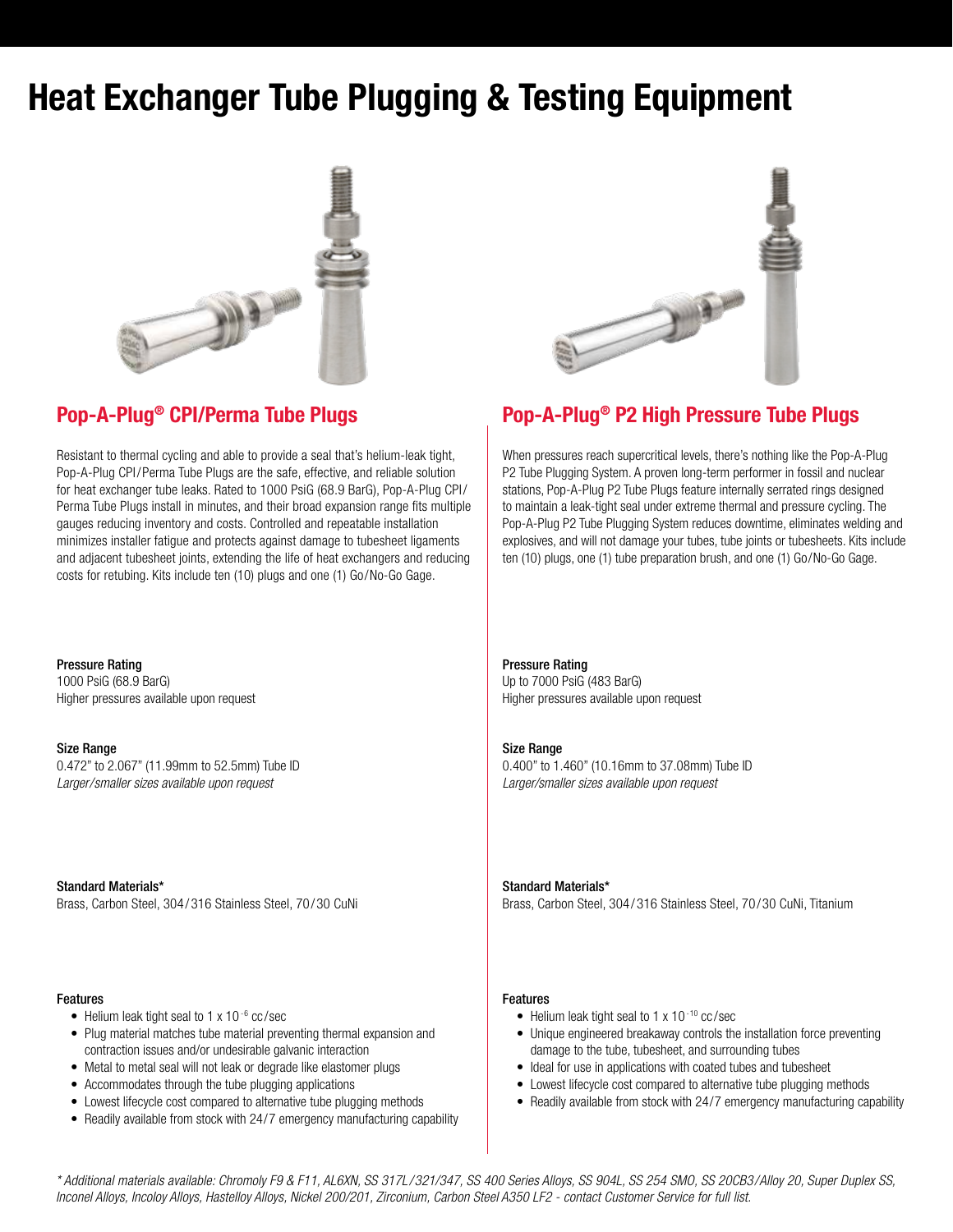# Heat Exchanger Tube Plugging & Testing Equipment





### 6600 Ram

Hydraulically install Pop-A-Plug Tube Plugs in seconds. Our Small Ram is compact, lightweight and easy to use. Install Pop-A-Plug Tube Plugs safely and easily in tubes from 0.400" to 1.212" (10.16mm to 30.78mm). Electric & Battery operated versions available.

Size Range 0.400" to 1.212" (10.16mm to 30.78mm)

### **Components**

Air Activated Hydraulic Pump, 10ft. (3m) of Hydraulic Hose with Quick Connects, Pressure Gauge, Cable Assembly, Small Ram Head, and Metal Case

### Features

- No welding required for installation
- Controlled, repeatable installation reduces operator fatigue
- Operates on shop air supply 40 to 125 PsiG (2.7 to 8.6 BarG)





### 1750 Ram

Hydraulically install Pop-A-Plug Tube Plugs in seconds. Our Large Ram features rugged steel construction for maximum reliability. Install Pop-A-Plug Tube Plugs safely and easily in tubes from 1.180" to 2.000" (29.97mm to 50.80mm).

Size Range 1.180" to 2.000" (29.97mm to 50.80mm)

**Components** 

Air Activated Hydraulic Pump, 10ft. (3m) of Hydraulic Hose with Quick Connects, Pressure Gauge, Cable Assembly, Large Ram Head, and Metal Case

### Features

- No welding required for installation
- Controlled, repeatable installation reduces operator fatigue
- Operates on shop air supply 40 to 125 PsiG (2.7 to 8.6 BarG)

minimal clearance around the tube end. Ideal for tubes in the outermost row of closed head feedwater heaters or tubes adjacent to a pass partition or divider plate.

Install Pop-A-Plug Tube Plugs even when there is

### Required for Tube Plug Installation **Required for Tube Plug Installation** Required for Tube Plug Installation

Close Quarters Ram

Size Range 0.400" to 0.860" (10.16mm to 21.84mm)

#### **Components**

Air Activated Hydraulic Pump, 10ft. (3m) of Hydraulic Hose with Quick Connects, Pressure Gauge, Cable Assembly, Close Quarters Ram Head, and Metal Case

### Features

- Compact, lightweight design
- Ideal for limited clearance applications
- Operates on shop air supply 40 to 125 PsiG (2.7 to 8.6 BarG)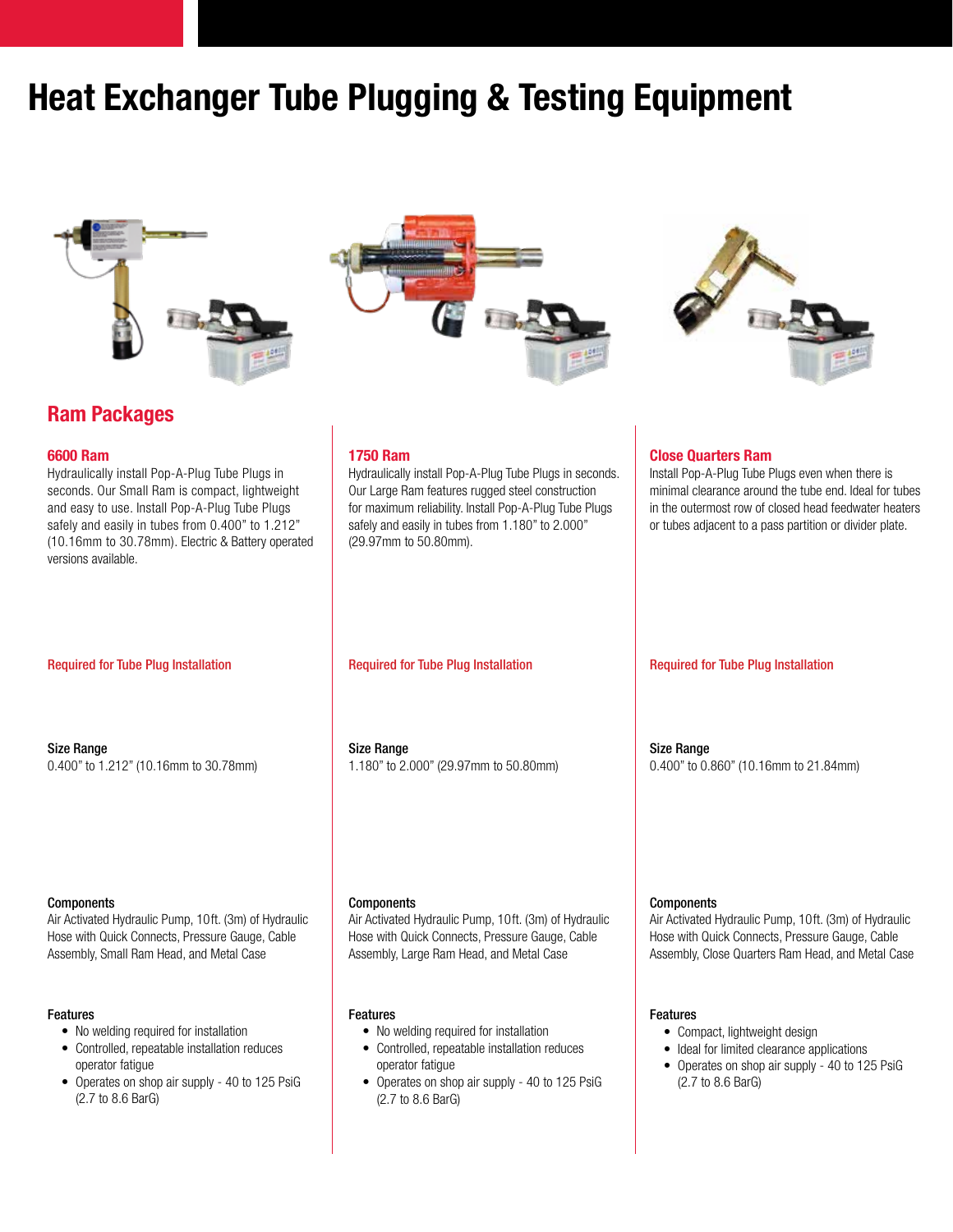

Provides reliable installation in situations where air or electricity are not available. Each Manual Installation Tool comes complete with a Pull Rod and Positioner to install the size and style Pop-A-Plug Tube Plug identified in the tool's model number. The Manual Installation Tool can be used with manual wrenches or sockets, as well as with electric or pneumatic impact wrenches.

### Required for Tube Plug Installation when Air or Electricity are not Available

### Size Range

CPI/Perma: .471" to 1.149" (11.96 to 29.18mm) P2: .400" to 1.160" (10.16 to 29.46mm)

Standard Material Zinc Plated Carbon Steel

#### Features

- Provides fast, reliable installation where air or electricity are not available
- The standard body accepts all MIT pull rods and positioners
- The locating pin acts as a reaction arm to prevent the body from spinning as the Hex Nut is being tightened



Used in combination with Pop-A-Plug Tube Plugging System Ram Packages to install Pop-A-Plug Heat Exchanger Tube Plugs. EST Group maintains a significant inventory of Pull Rod assemblies, Channel Head assemblies and extensions for both near end and through the tube plugging in shell and tube heat exchangers.

### Size Range

Pull Rod and Channel Head Pull Rod Assemblies available for all Tube Plug sizes.

Extensions available in 1ft (30cm), 2ft (60cm), 4ft (120cm), and 6ft (180cm) lengths.

### Standard Material

Zinc Plated Carbon Steel

### Features

- Assembly consists of a size specific Plug Positioner, Pull Rod, Rod and Tube Positioner, Knurled Nut, and Safety Hex Nut
- Hydraulic Ram Safety Cable designed to be installed between the Knurled Nut and Safety Hex Nut



# **Manual Installation Tool Computer State Pull Rod Assemblies Computer Tube Preparation Brushes**

Tube preparation is vital to successful tube plugging. EST Group's full complement of unique heat exchanger tube brushes deliver fast, consistent tube preparation. Tube brushes size the tube ID, make it round, quickly remove surface defects that can cause leaks and provide a roughened surface. This improves the Pop-A-Plug Tube Plug pressure holding capability and leak tight integrity.

### Required for Tube Plug Installation **Required for Tube Plug Installation**

### Size Range

Available for tube sizes from 0.400" to 2.067" (10.16mm to 52.5mm) in increments of 0.020" (0.508mm).

Brush Kits are available for CPI/Perma Tube Plugs that contain multiple brushes to cover the size range of the Tube Plug.

### Standard Material

Zinc Plated Carbon Steel. Nylon Coated Bristles on sizes above 1" (25.4mm)

### Features

- High and Low Tensile Brushes available based on tube material
- Modified threaded brushes are compatible with Channel Head Pull Rod Assemblies
- Channel Head extensions available in 1ft (30cm), 2ft (60cm), 4ft (120cm), and 6ft (180cm) lengths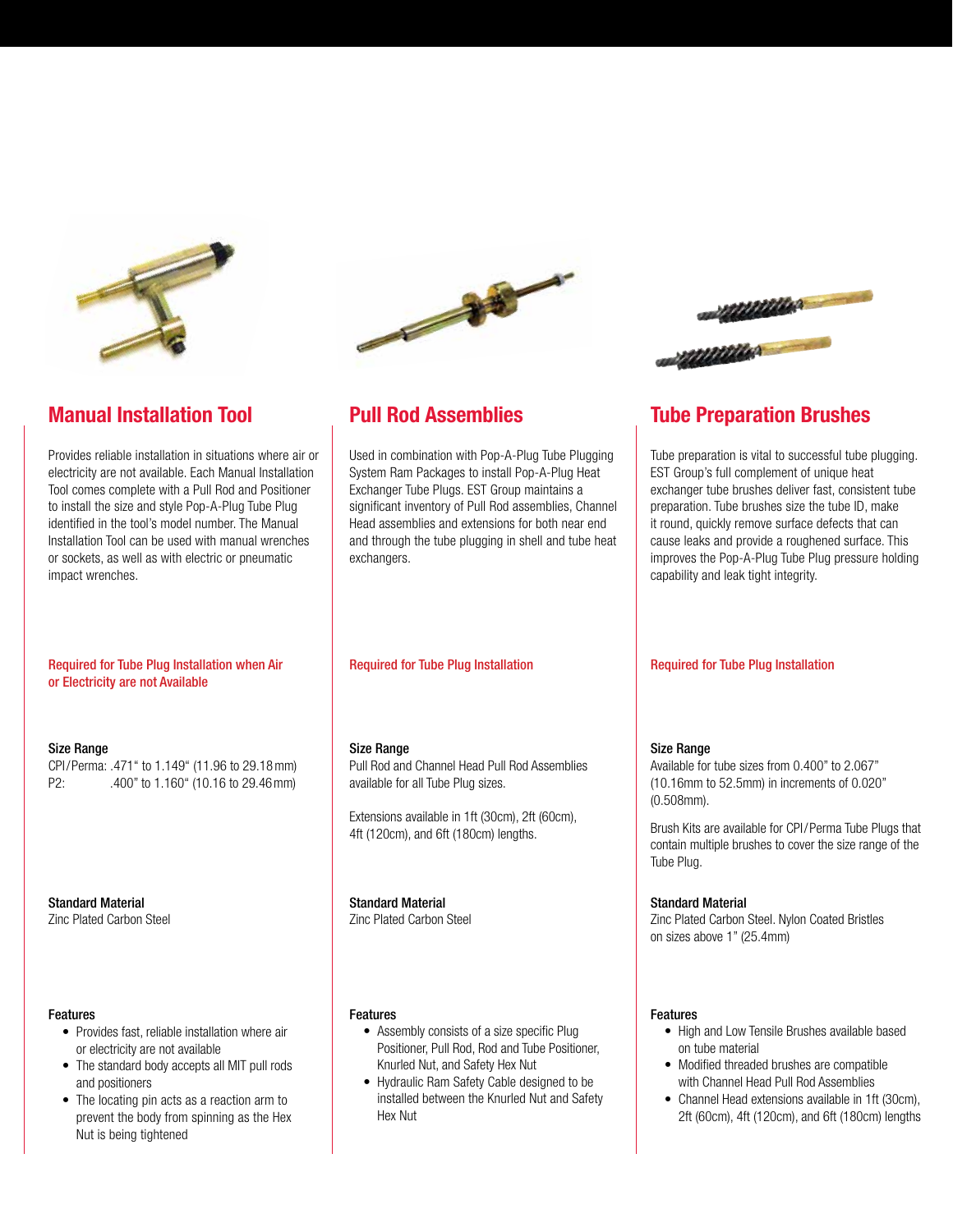

A critical step when weld droop obstructs a tube opening and prevents proper measurement of tube ID Tapered design allows for precise removal of weld droop or other obstructions when fitted into a handheld power drill. Offered in various sizes for use with both Pop-A-Plug CPI/Perma and P2 Tube Plugs.



## Tapered Reamers Plug Removal Tool Tube Stabilizers

Quickly remove installed Pop-A-Plug Tube Plugs with the dual functioning Removal Tool. Features a nose piece that threads into the pin of an installed plug, enabling the pin to be separated from the ring. The tool retains the pin while a serrated spear grabs the ring's ID. An integral slide hammer pulls out the ring and pin in one operation. Also available in extended models.

### Size Range

Available for tube plug sizes from 0.400" to 0.979" (10.16mm to 24.86mm).

Extensions available in 1ft (30cm), 2ft (60cm), 4ft (120cm), and 6ft (180cm) lengths.

## Standard Material

Hardened Alloy Steel

#### Features

- Removes weld droop to prevent incorrect sizing for Pop-A-Plug Tube Plugs
- Compatible with a standard hand-held power drill
- In most cases, weld droop can be removed in 15-30 seconds

#### Size Range

Available for tube plug sizes from 0.400" to 1.180" (10.16mm to 29.97mm).

Extensions available in 1ft (30cm), 2ft (60cm), 4ft (120cm), and 6ft (180cm) lengths.

#### Standard Material

Zinc Plated Carbon Steel Slide Hammer and Pull Rod, Hardened Alloy Steel Tapered Spear

#### Features

- Can be operated manually with the slide hammer or hydraulically with the Small Ram Kit
- Plugs can quickly and easily be removed for retubing or to bring heat exchanger tubes back into service

Effectively stabilizes weakened or fractured heat exchanger and condenser tubes. Ideal for any type of shell and tube heat exchanger from high pressure feedwater heaters to surface condensers. Available in either rod or cable type configuration. Available in any length. Unique Pop-A-Plug Anchoring System eliminates cable or rod migration, ensuring fractured/ deteriorated tubes are securely supported until retubing or sleeving can be performed.

#### Required for Removing Weld Obstruction **Required for Tube Plug Removal / Retubing Required to Support Deteriorated / Fractured Tubes**

Size Range Sizes to fit tubes ranging from 0.501" to 0.960" (12.73mm to 24.38mm)

Standard Material Stainless Steel

### Features

- Bullet or wedge style tip configurations
- Stepped anchor diameter allows it to fit in unrolled section of tubes
- Installs using standard Pop-A-Plug Ram packages
- Anchors are easily removable for retubing or repair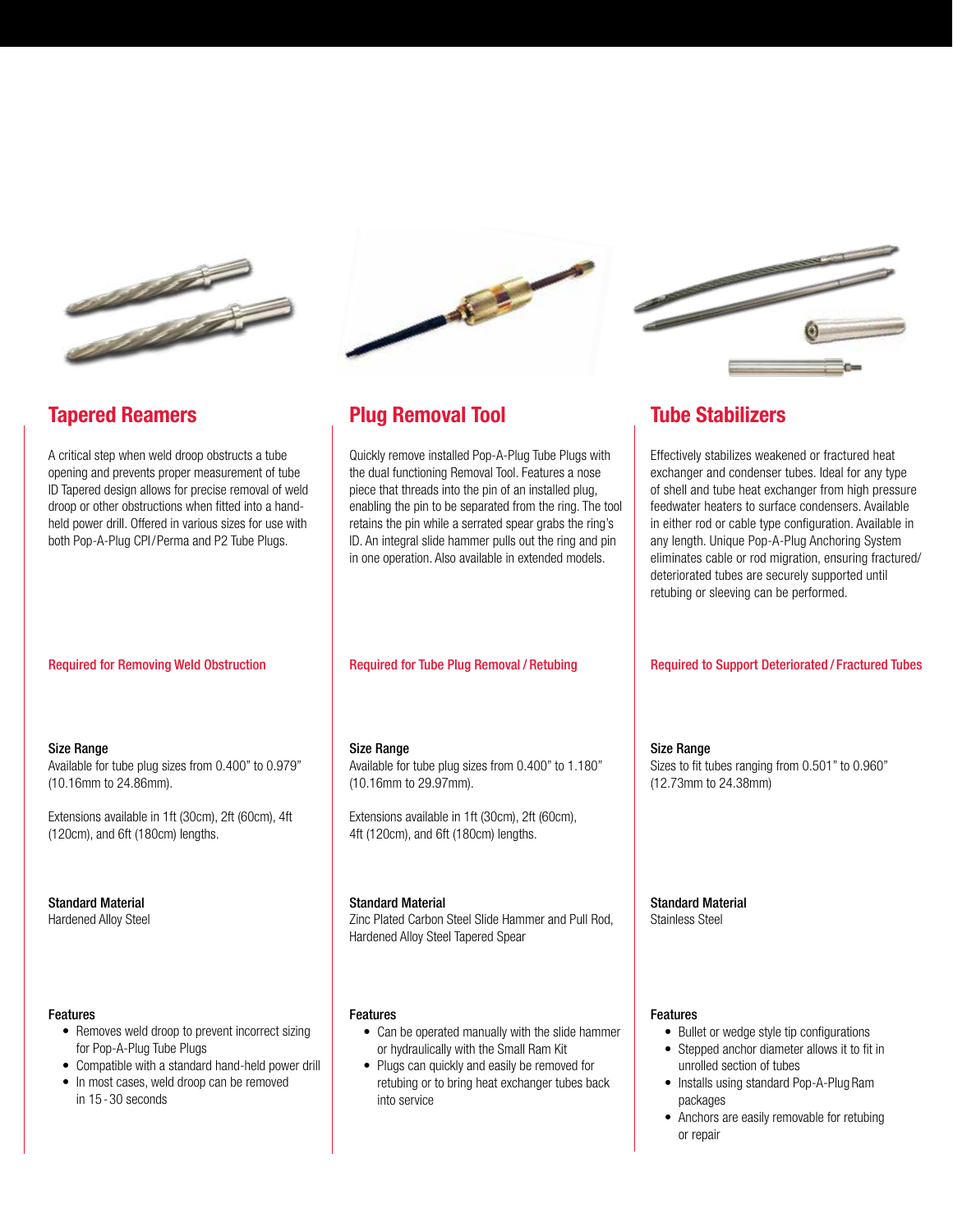

Rapidly detect tube leaks while providing a safer working environment for plant personnel. Innovative patented gripper design provides increased operator safety. Durable cast aluminum housing fully protects gauges. Analog & digital gauge versions available.



# G-160 Tube Testing Tool G-250 Vacuum Tube Testing Tool G-650 Joint Testing Tool

Quickly seal off and evacuate individual heat exchanger tubes to test for leakage. Machined from high strength aluminum alloy reducing fatigue associated with using heavier testing equipment. Optional seal sets are available to test tubes to 2.50" (63.5mm). Analog & digital gauge versions available.



Quickly test expanded tube-to-tubesheet joints for leakage. Ideal for heat exchanger manufacturers or companies performing retubing operations. The G-650 gun seals the tube ID and the tubesheet face, then evacuates the tube end at the joint. A loss of vacuum indicates a leaky tube joint. Analog & digital gauge versions available.

Operating Pressure Standard compressed air supply 40 to 125 PsiG (2.7 to 8.5 BarG)

### Size Range

0.49" to 1.11" (12.4mm to 28.2mm) *Optional Tube Support Assemblies available for tube sizes from 0.28" to 1.81" (7.1mm to 46.0mm)*

Standard Seal Material\* Neoprene

### Features

- Patented gripper design
- Requires less operator force
- Ergonomic design with push button activated air injection valve
- Corrosion resistant powder coated finish
- Lightweight aluminum construction
- Fully protected gauges

Operating Pressure Standard compressed air supply 40 to 125 PsiG (2.7 to 8.5 BarG)

Size Range 0.28" to 1.45" (7.1mm to 36.8mm) *Optional Seal Sets are available to 2.50" (63.5mm)*

Standard Seal Material\* Neoprene

### Features

- Each G-250 set weighs less than 2.5 lbs. (1.1kg)
- Replacement Seal and Washer Sets, Channel Head Extensions and Digital Pressure Gauges are available

Operating Pressure

Standard compressed air supply 40 to 125 PsiG (2.7 to 8.5 BarG)

Size Range G-650 - 3/8" to 1¼" (9.5mm to 31.75mm) G-650A - 1½" to 2½" (38.1mm to 63.5mm)

Standard Seal Material\* Neoprene

### Features

• A highly efficient venturi typically creates 21 to 24 in-Hg (707 to 808 mBar) vacuum on an inlet air supply of 100 PsiG (6.8 BarG) and 10 SCFM (283 l/min)

*\* Seal & Washer Sets sold separately. Additional seal materials available, contact EST Group Customer Service for a full listing.*